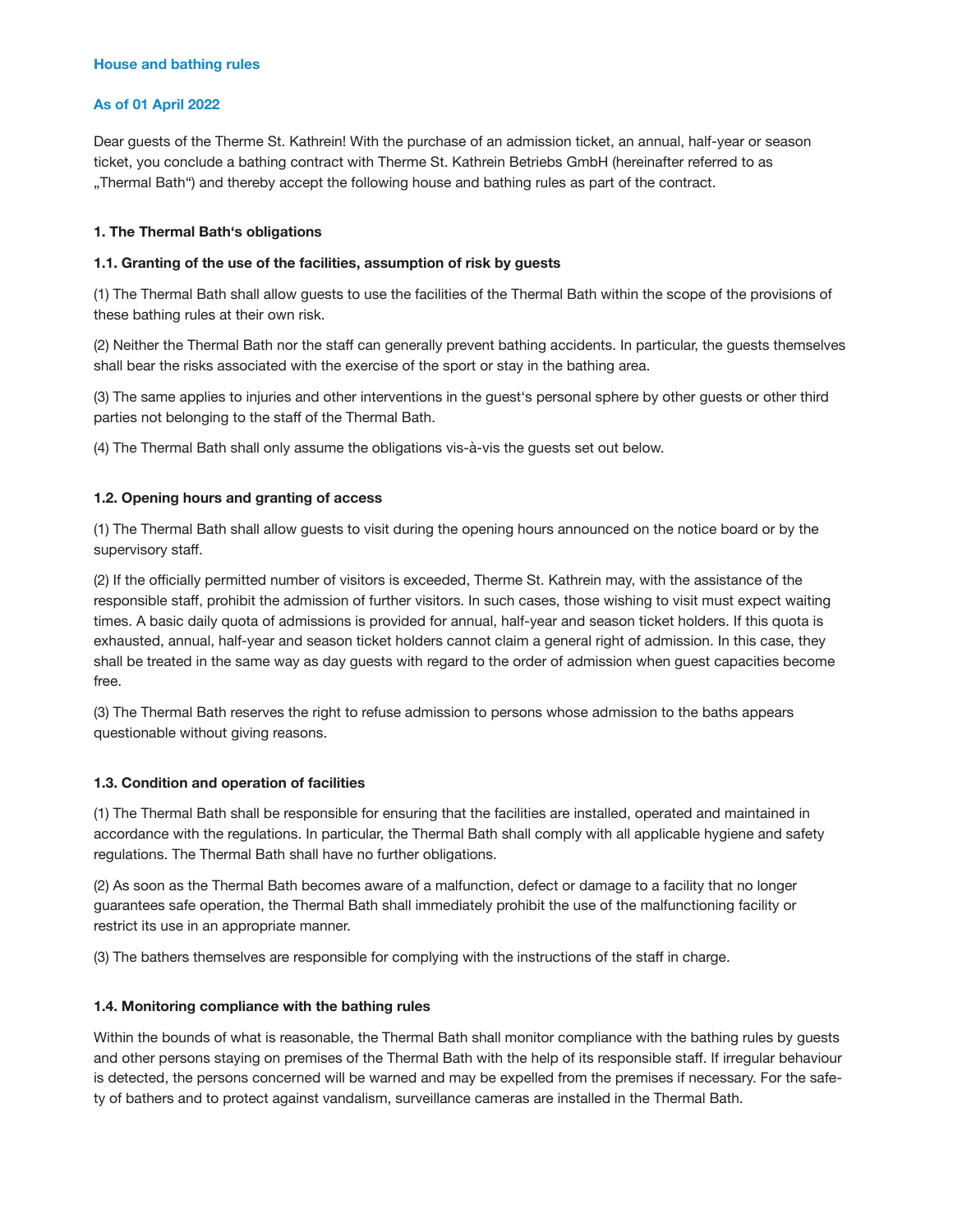## **As of 01 April 2022**

Dear guests of the Therme St. Kathrein! With the purchase of an admission ticket, an annual, half-year or season ticket, you conclude a bathing contract with Therme St. Kathrein Betriebs GmbH (hereinafter referred to as "Thermal Bath") and thereby accept the following house and bathing rules as part of the contract.

### **1.5. Assistance in the event of accidents**

In the event of an accident, the Thermal Bath shall immediately initiate assistance measures with the help of its responsible staff within the bounds of what is reasonable.

### **1.6. Assistance in averting reported dangers**

If the Thermal Bath, in particular the responsible staff, is credibly informed by guests of an imminent danger to the health and life of guests, the Thermal Bath, with the help of its staff, shall make reasonable efforts to avert this danger.

### **1.7. No possibility of supervision of minors, incapable, disabled persons and non-swimmers**

The Thermal Bath and thus its staff are not in a position and therefore not obliged to supervise minors, incapable persons or physically or mentally handicapped persons and non-swimmers. For this reason, children under 12 years of age may only be admitted to the Thermal Bath if accompanied by a person of full age.

### **1.8. Liability of the Bath House**

(1) The Thermal Bath shall only be liable for such damage as it or its staff has caused to the guest by means of unlawful conduct, in particular conduct in breach of contract and culpable conduct.

(2) The Thermal Bath shall not be liable for damage caused by disregard of the bathing rules, any other regulations on use or by failure to comply with the instructions of the staff, by any other fault on the part of the injured party or by unavoidable events or force majeure, in particular also by interventions by third parties. Contributory negligence leads to a corresponding division of damage. The same shall apply mutatis mutandis to any special rules for use posted at the respective equipment and facilities (e.g. for the slide, diving tower, sauna, etc.) as well as to any prohibitions or restrictions on use within the meaning of clause 1.3. section 2.

(3) The Thermal Bath is not liable for damage to objects caused by contact with water.

(4) The use of parking spaces is at your own risk. The Thermal Bath is neither required to guard parking spaces nor to maintain their surfaces and other facilities in order to protect vehicles from damage (e.g. caused by nails, broken glass or potholes on the surfaces).

#### **1.9. Video surveillance**

For safety reasons, the Thermal Bath shall be video-monitored in order to ensure the physical integrity of the visitors, as well as to safeguard legitimate interests for specifically defined purposes of the Thermal Bath. The visitors expressly agree to this surveillance and video use.

# **1.10. Data protection**

Therme St. Kathrein undertakes not to pass on the data required for the purchase of the respective tickets to third parties without authorisation, in compliance with the provisions of the Data Protection Act. Apart from that, we refer to our data protection declaration.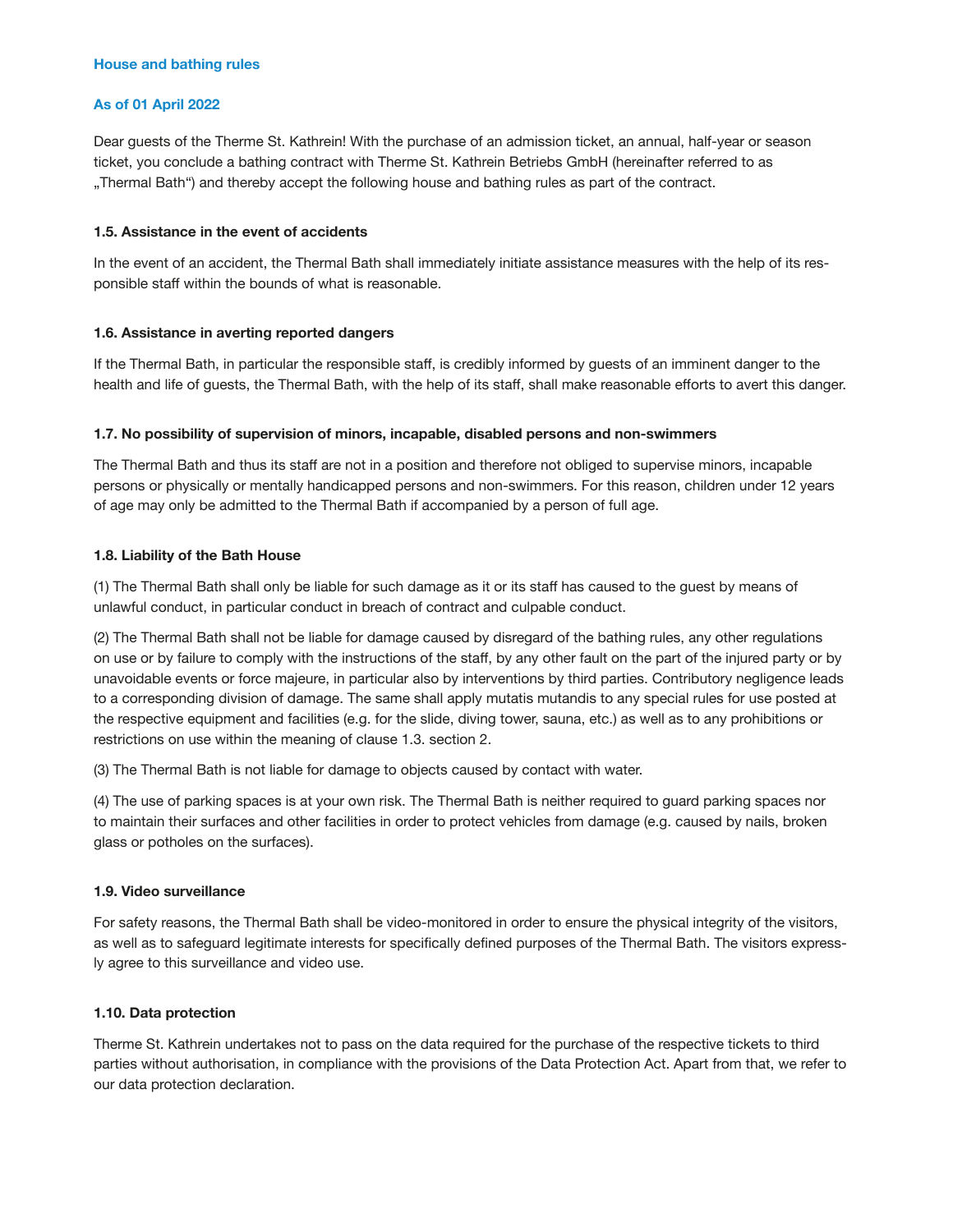## **As of 01 April 2022**

Dear guests of the Therme St. Kathrein! With the purchase of an admission ticket, an annual, half-year or season ticket, you conclude a bathing contract with Therme St. Kathrein Betriebs GmbH (hereinafter referred to as "Thermal Bath") and thereby accept the following house and bathing rules as part of the contract.

### **2. Guests' Obligations**

### **2.1. Admission tickets, chip bands, prepaid cards; fees**

(1) Use of the Thermal Bath is only permitted with a valid admission ticket in accordance with the tariff regulations. The tariff regulations are part of the bathing rules.

(2) Receipts must be kept for the entire duration of the visit to the Thermal Bath. Lost receipts or chip bands will not be re-issued.

(3) A deposit of  $\epsilon$  20.00 may be required for chip bands issued on the basis of the applicable tariffs.

(4) The admission ticket and chip bands issued must be returned when leaving the pool.

(5) A deposit of  $\epsilon$  50.00 is required for lost chip bands.

### **2.2. Supervision of children, minors, non-swimmers and disabled persons**

(1) The supervision of children, minors, non-swimmers and disabled persons is the responsibility of the persons who are otherwise responsible for these persons (e.g. legal guardians or supervisors/carers).

(2) These persons who are responsible for supervision shall remain responsible for supervision even if they leave the premises of the Thermal Bath prematurely.

(3) The respective valid youth protection regulations, in particular alcohol and smoking bans, bans of stay, obligations of the legal guardians, are to be observed by the adolescents and their legal guardians.

(4) The wearing of diving goggles and similar utensils is prohibited without exception in the pools of the sauna area.

(5) Children under the age of 16 are not permitted to enter Hall I, Wellness Pool. The Thermal Bath is free to allow temporary or permanent access for children under the age of 16. In this case, the notice on the access door to Hall I shall apply.

#### **2.3. Supervision for group visits**

(1) In the case of group visits, the supervisor responsible for pupils and the functionary responsible for clubs and other organisations must ensure compliance with the bathing rules and bear full responsibility for this. The above-mentioned supervisors must be present for the entire duration of the group visit.

(2) These supervisors shall maintain proper consultation with the supervisory staff of the Thermal Bath in order to ensure that other normal bathing activities are not disturbed by the group visit.

(3) The supervisor of the group shall ensure that there is no running in the entire Thermal Bath building in order to avoid accidents.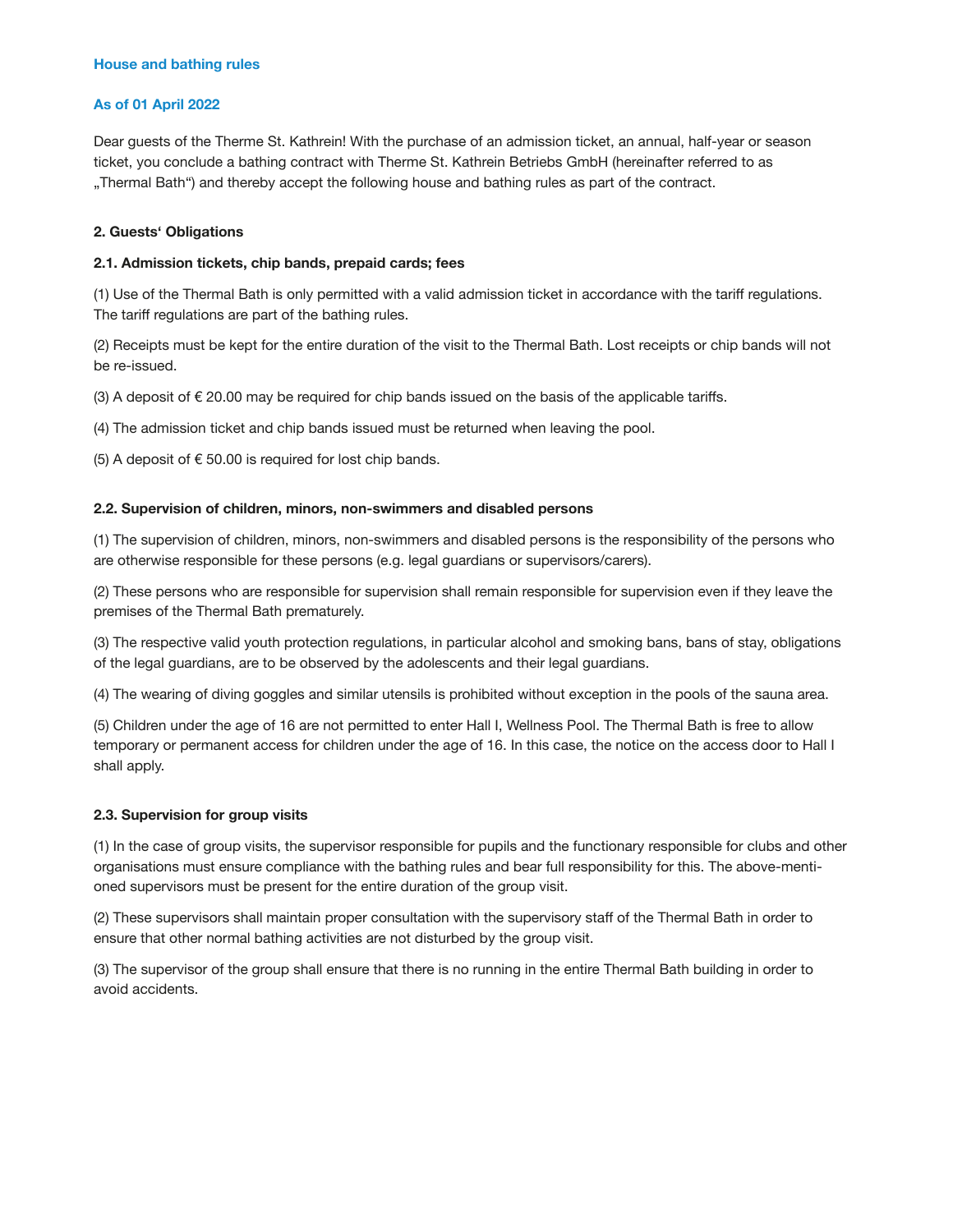## **As of 01 April 2022**

Dear guests of the Therme St. Kathrein! With the purchase of an admission ticket, an annual, half-year or season ticket, you conclude a bathing contract with Therme St. Kathrein Betriebs GmbH (hereinafter referred to as "Thermal Bath") and thereby accept the following house and bathing rules as part of the contract.

# **2.4. Instructions of the staff of the Thermal Bath**

(1) Guests are obliged to follow the instructions of the responsible staff of the Thermal Bath without restriction. This also applies if a guest is of the opinion that the instruction given to him/her is not justified.

(2) Anyone who violates the bathing rules or prohibitions on the use of certain facilities (e.g. slide, sauna) or restrictions within the meaning of clause 1.3. section 2 or who disobeys the instructions of the responsible staff may be expelled from the Thermal Bath by the latter or another representative of the Thermal Bath without any right to a refund of the admission fee.

(3) In special cases, a ban on future visits may also be imposed.

### **2.5. Hygiene regulations**

(1) Guests are obliged to maintain the utmost cleanliness throughout the Thermal Bath.

(2) The barefoot area should be entered with bathing shoes. Street shoes may not be worn there.

(3) The Thermal Bath may not be visited with contagious diseases.

(4) For hygienic reasons, a shower must be taken before entering the pool.

(5) The use of soap, shampoos or detergents as well as the washing of bathing clothes in swimming and bathing pools is prohibited.

(6) Waste (bottles, glasses, cans, paper, etc.) must be placed in the waste containers provided. The berth must be left in a clean condition.

(7) The use of glass containers in the barefoot area is not permitted.

(8) In the event of deliberate soiling of the pools (snow, soil or other objects), the cleaning costs for the pool are to be paid and immediate expulsion from the Thermal Bath is to be expected.

(9) Prams may not be taken into the area of the Thermal Bath - own prams of the Thermal Bath are available for guests to use free of charge.

(10) The arolla pine beds may only be used dry and with a towel as a base.

(11) The consumption of food and drinks is prohibited in the arolla pine relaxation rooms.

(12) The saunas may only be used with a towel underneath. No sweat must get directly onto the wood.

(13) Bathing textiles may not be worn in the entire sauna area. Guests are free to cover themselves with a bathrobe and/or bath towel.

(14) Children under the age of 16 are temporarily banned from accessing Hall I (see notice). The use of the pool for Hall I is only permitted for children and young people who can swim independently without a swimming aid, taking into account the age restriction - the wearing of diapers is generally prohibited in the pool of Hall 1.